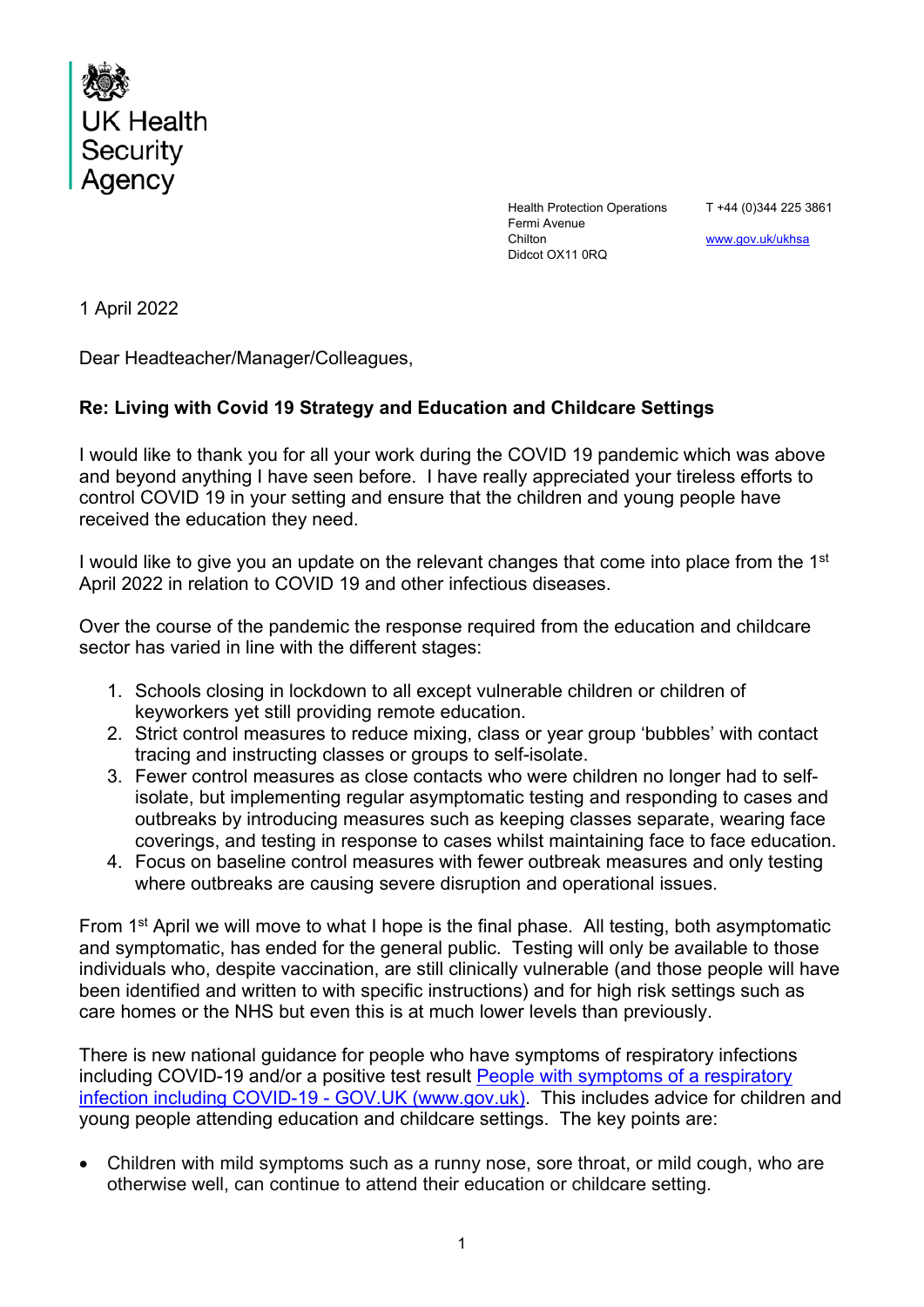- Children and young people who are unwell and have a [high temperature](https://www.nhs.uk/conditions/fever-in-children/) should stay at home and where possible avoid contact with other people. They can go back to education or childcare setting when they no longer have a high temperature and they are well enough.
- If a child or young person has a positive COVID-19 test result they should try to stay at home and where possible avoid contact with other people for 3 days after the day, they took the test. The risk of passing the infection on to others is much lower after 3 days if they feel well and do not have a high temperature.
- Adults with a positive COVID-19 test result should try to stay at home and avoid contact with other people for 5 days.
- Children and young people who usually go to school, college or childcare and who live with someone who has a positive COVID-19 test result should continue to attend as normal.

For the education and childcare sector, the management of COVID 19 will be in line with how other respiratory viruses such as colds and flu are managed. This means that there will not be any restrictions within the setting and testing for COVID 19 is unlikely to be available for outbreaks.

The guidance for respiratory infections including COVID 19 and flu is now in Health [protection in schools and other childcare facilities - GOV.UK \(www.gov.uk\)](https://www.gov.uk/government/publications/health-protection-in-schools-and-other-childcare-facilities) which has been updated. The focus is on ensuring good baseline infection prevention and control measures with the details in chapter 2 of this guidance. These will not stop respiratory infections spreading but aim to interrupt the cycle of infection so that transmission of infection is reduced overall. The key baseline measures are:

- Good respiratory (catch coughs and sneezes in tissues and dispose of as soon as possible) and hand hygiene (washing hands including after using the toilet and before eating)
- Environmental cleaning
- Ventilation and use of outdoor spaces
- Vaccination of those eligible.

An [action card for respiratory](https://www.kelsi.org.uk/__data/assets/pdf_file/0018/135117/Respiratory-Outbreak-Action-Card-Education-and-Childcare-Settings.pdf) infections is available and contains further details about the baseline measures and when staff and children and young people should stay home and not attend the setting.

Most of those who were considered extremely clinically vulnerable to COVID 19 are now not considered have this level of vulnerability because vaccination has been shown to protect at high levels against severe disease. Those whose immune systems means they are still vulnerable have been offered additional vaccinations and access to the new anti-viral medications and will continue to have access to tests.

The Health protection in schools and other [childcare facilities](https://www.gov.uk/government/publications/health-protection-in-schools-and-other-childcare-facilities) - GOV.UK (www.gov.uk) guidance covers all infectious diseases, outline actions that educational settings should take for specific diseases and gives details on when you may want to seek additional advice from the UKHSA Health Protection Teams.